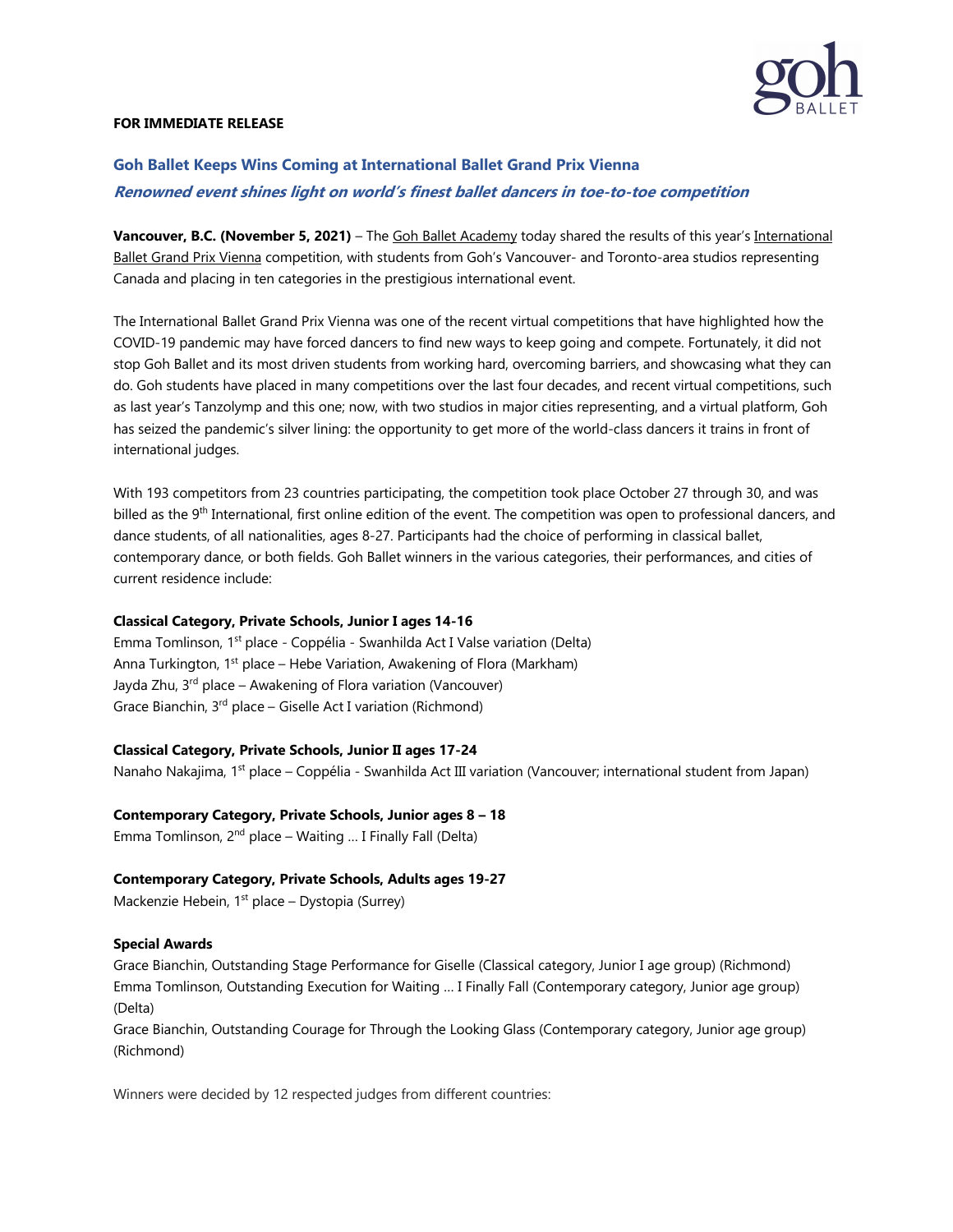

- Sophia Li, Founder and Executive Director (Austria)
- Prof. Evelyn Téri, Artistic Director (Austria)
- Vladimir Malakhov, Jury President and World Ballet Star (Germany)
- Zhao Yifei, Director of Liaoning Ballet School (China)
- Mihail Sosnovschi, Principal Dancer and Guest Artist (Austria)
- Mike Loewenrosen, Founder of Sunrise Studio and Choreographer in Contemporary Dance (Austria)
- Sandra Castro-Mühlbauer, Principal Dancer, Choreographer, and Artistic Director of Mount Royal Ballet Academy (Canada)
- György Szakàly, Former Director of the Hungarian Dance Academy (Hungary)
- Geung Soo Kim, Professor of Dance at Chung-Ang University (South Korea)
- Sawaka Haruyama, Director of Passion du Ballet a Kyoto Competition (Japan)
- Jacob Feyferlik, Principal Dancer at the Dutch National Ballet (Austria)
- Tomaž Rode, President of the Association of Ballet Artists of Slovenia (Slovenia)

Since 1996, the competition (formerly named ÖTR CONTEST, later WienWeltWettbewerb, and most recently rebranded as International Ballet Grand Prix Vienna), has continued its mission to encourage young generations in the art form of dance. Vienna, Austria is known as the "City of Music" as well as for its art, culture, and ballet, so it is fitting that this high-status competition usually be held there, though this year an exception was made; a statement from the competition explained that the global pandemic made it necessary to reschedule the even twice, and eventually organize it as the first online edition.

This first virtual competition proved enormously successful, despite all the challenges faced by the arts sectors during the COVID-19 pandemic; for the International Ballet Grand Prix Vienna organization, and especially for Goh Ballet, which can boast that it is still a force to be reckoned with in the world of dance, inspiring its students to keep going through the pandemic, and to never stop improving.

Pandemic or not, Goh Ballet has a proven track record for producing decorated graduates who now fill the ranks of esteemed professional companies globally. Opening a second location in Toronto in 2019, Goh Ballet continually expands its legacy of providing unrivaled opportunities for students to reach their goals and succeed on stage, as student and first place winner in the Classical category (Junior I ages 14-16) Anna Turkington can attest.

"Being back in a studio and having something to work toward felt amazing after so many months online," she said.

"I am beyond grateful that I had the opportunity to compete, and to Goh Ballet's Director, Chan Hon Goh, and my coach Ms. Titova for their support. Having my dedication and hard work recognized in this way has left me inspired, and glad that I never gave up through the struggles we all faced these past few years."

Goh Ballet is proud to highlight the achievements of its students at this internationally celebrated competition as they continue to strive for excellence in the art of ballet.

### **About Goh Ballet**

Since 1978, Vancouver, Canada has been home to Goh Ballet, a vibrant, innovative and diverse dance organization. In 2019, Goh opened the doors to Goh Ballet Bayview, expanding its reach to the Toronto area and beyond. Following the vision of its founders while expanding on current artistic aspirations, Goh Ballet pursues technical and artistic excellence while raising cultural awareness in our communities through dance instruction and performance